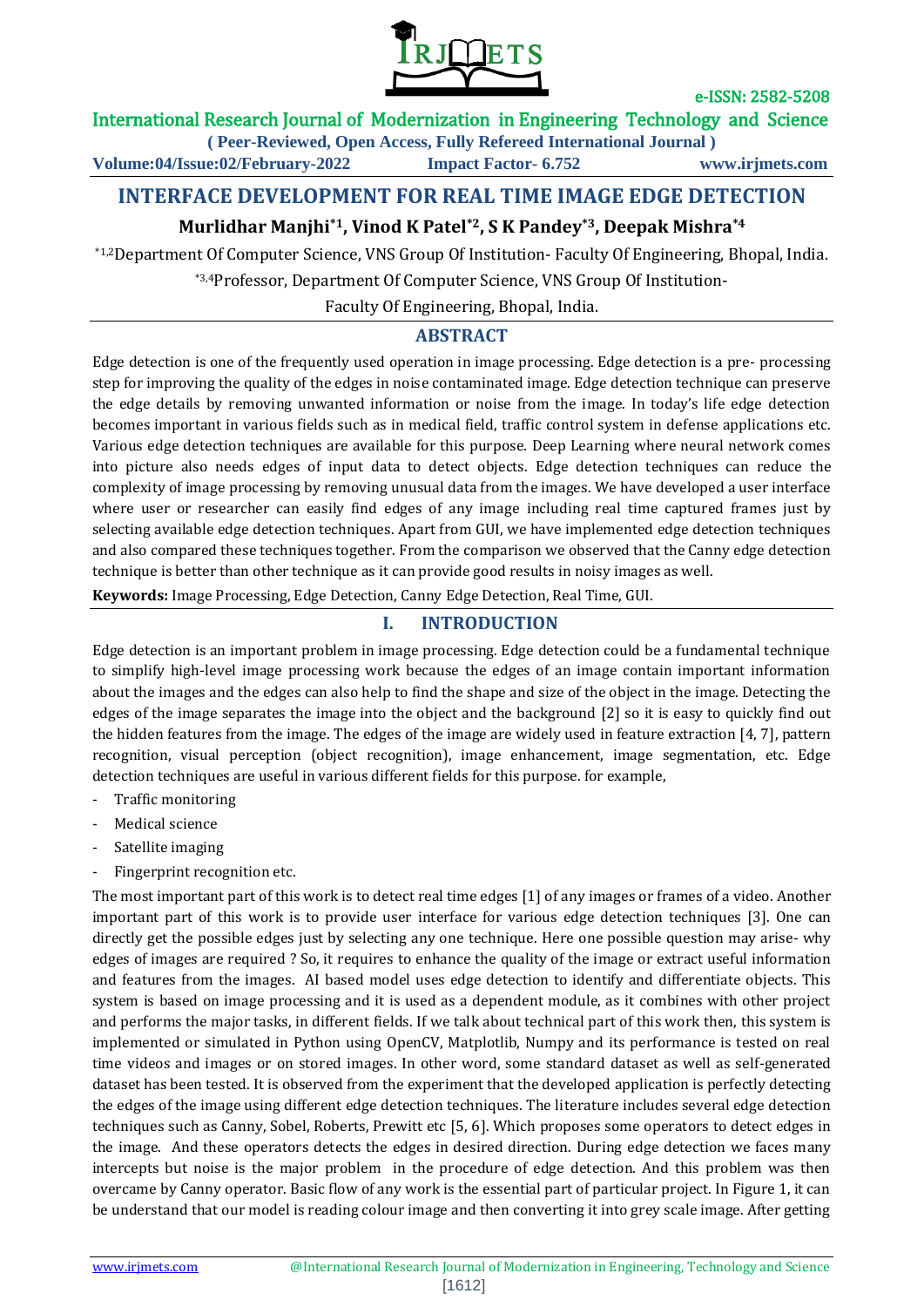

# International Research Journal of Modernization in Engineering Technology and Science

**( Peer-Reviewed, Open Access, Fully Refereed International Journal )**

**Volume:04/Issue:02/February-2022 Impact Factor- 6.752 www.irjmets.com**

grey scale image, edge detection technique play important role to generate all possible edges. It has been demonstrated in below section with example.



**II. LITERATURE REVIEW**

#### **EDGES**

Edges are nothing but the sudden change of intensity in the image. It is a important feature of image. An edge may defined as a set of connected pixels that forms a boundary between two disjoint region. Most of the shape information of an image is enclosed in edges. And only edge detection make us able to understand the shape of the object in the image.

### **EDGE DETECTION**

Edge detection is the fundamental tool in image processing or in computer vision, particularly in the field of feature detection and in feature extraction. Edge detection is the very first step in extracting information from images. Edge detection removes the unnecessary information from the image while finding the structure of the image and identifying points in a digital image at which the image brightness changes sharply.

#### **Steps in edge detection**

Edge detection is a technique in image processing, which is used for detecting boundaries [9, 10] of an object inside the image. It is mainly used for following purpose like image segmentation and for extracting features from the images in different areas such as in image processing, computer vision, or in machine vision etc.

Following are the main step in edge detection:-

**Smoothing :**- Smoothing is a technique in image processing which is used to reduce random variations of brightness and color in the image without changing the original form of the image.

**Enhancement :-** Enhancement is a basic techniques which is used for improving the quality of the image basically it sharpen the edges of the image.

**Thresholding :-** Basically thresholding decides which pixel of the edge should be discarded as a noise or which to kept. Thresholding means taking a fix value and separating the dark and light colored pixel of the edge.

**Localization :-** Localization is a technique which determine the exact location of the pixel of the edge or the most visible pixel of edge of object in the image.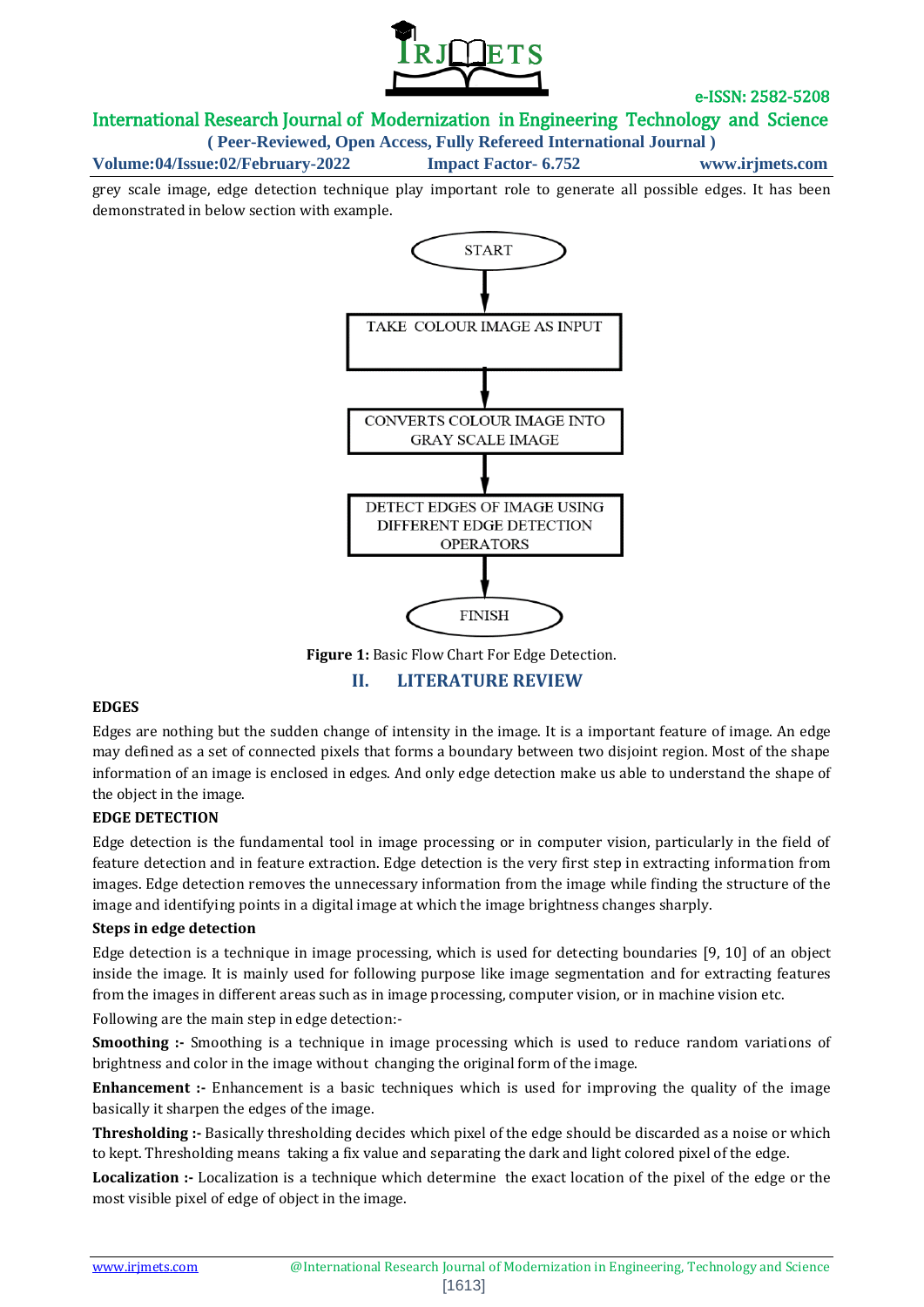

# International Research Journal of Modernization in Engineering Technology and Science

**( Peer-Reviewed, Open Access, Fully Refereed International Journal )**

**Volume:04/Issue:02/February-2022 Impact Factor- 6.752 www.irjmets.com**

## **III. METHODOLOGY**

### **Convert RGB image into Gray scale image:**

In every edge detection techniques, the first step is to convert RGB image into gray Scale image. This is because the RGB image can be viewed as three dimensional image basically a M\*N\*3 array of color pixel, where each pixel is triplet and corresponds to Red, Green, Blue. This increases the complexity so in order to minimize this complexity RGB images are converted into Gray scale image. As Gray scale images are one layered image that needs less information for each pixel.

### **Sobel Edge Detection Operator:**

The Sobel Operator was developed by **Irwin Sobel** and **Gary Feldman**. Sobel filter is used in image processing or in computer vision specifically detect the edges of an image. Sobel operator [8] works by calculating the gradient (i.e. intensity or the colour change in image) of each pixel in image in X (horizontal) and Y (vertical) direction. Sobel operator is implemented as a sum of two directional edges. `

Sobel Operator uses two 3×3 Kernels. One kernel is used to calculate changes in horizontal direction, and the other kernel is used to calculate changes in vertical direction. These two kernels are convolved with original image(i.e. input image) in order to find the approximation of gradients. The gradient of each pixel is calculated in both the direction in image using:

| $-1$ 0                                             | $\begin{array}{cc} \end{array}$ |
|----------------------------------------------------|---------------------------------|
|                                                    |                                 |
| $-2$ 0<br>$\begin{array}{cc} \text{2} \end{array}$ |                                 |
| $\mathbf{0}$<br>$\vert$ 1<br>$-1$                  |                                 |
|                                                    |                                 |

| Gx | Gy |
|----|----|
|----|----|

**Figure 2**: Horizontal & Vertical Masks Of Sobel Operator.

The gradient of that pixel in each pixel of the image is estimated by a combination of the above results:

$$
G=\sqrt{G_x^2+G_y^2}\,
$$

Sometimes the below give equation is also used for calculation:

$$
G=|G_x|+|G_y|
$$

### **Canny Edge Detection Operator**

The Canny operator was introduced by John F. Canny(1986). Canny operator is probably the most commonly used operator for detecting an edge in an image. The canny operator can be broken into five different phases.

**Phase 1:Smoothing :-** Smoothing is the first step to detect edges of an image using a Canny operator. During this phase the noise from the original image is removed by adjusting the contrast and brightness of the image. This step can blur the original image so noise is removed from the image and a 5×5 Gaussian filter is used to blur the image.

Mathematically, the smooth resulting mage is given by,

### **f(i,j) = G\*I(i,j)**

**Phase 2: Calculate the gradient :-** Gradient is a directional change in the intensity of the image. Gradient is a two dimensional vector direction and the magnitude. Direction defines the direction of largest possible intensity increase for each pixel and where as magnitude defines the highest strength of the edge.

**Phase 3:Non-maximum suppression :-**This step converts thick edges into thin and sharp edges and these edges are further used for object recognition. Even if we have a image with multiple objects, non-maximum suppression is able to select one entity or a object from among several small overlapping objects.

**Phase 4: Double Threshold:-** The Canny operator considers two threshold values(high threshold and low threshold). The threshold is marked as high threshold if the pixels of edge is strong and the threshold marked as low threshold if the pixels of edge is weak and if the pixels are between the threshold values than its threshold is depends on its neighbouring pixel.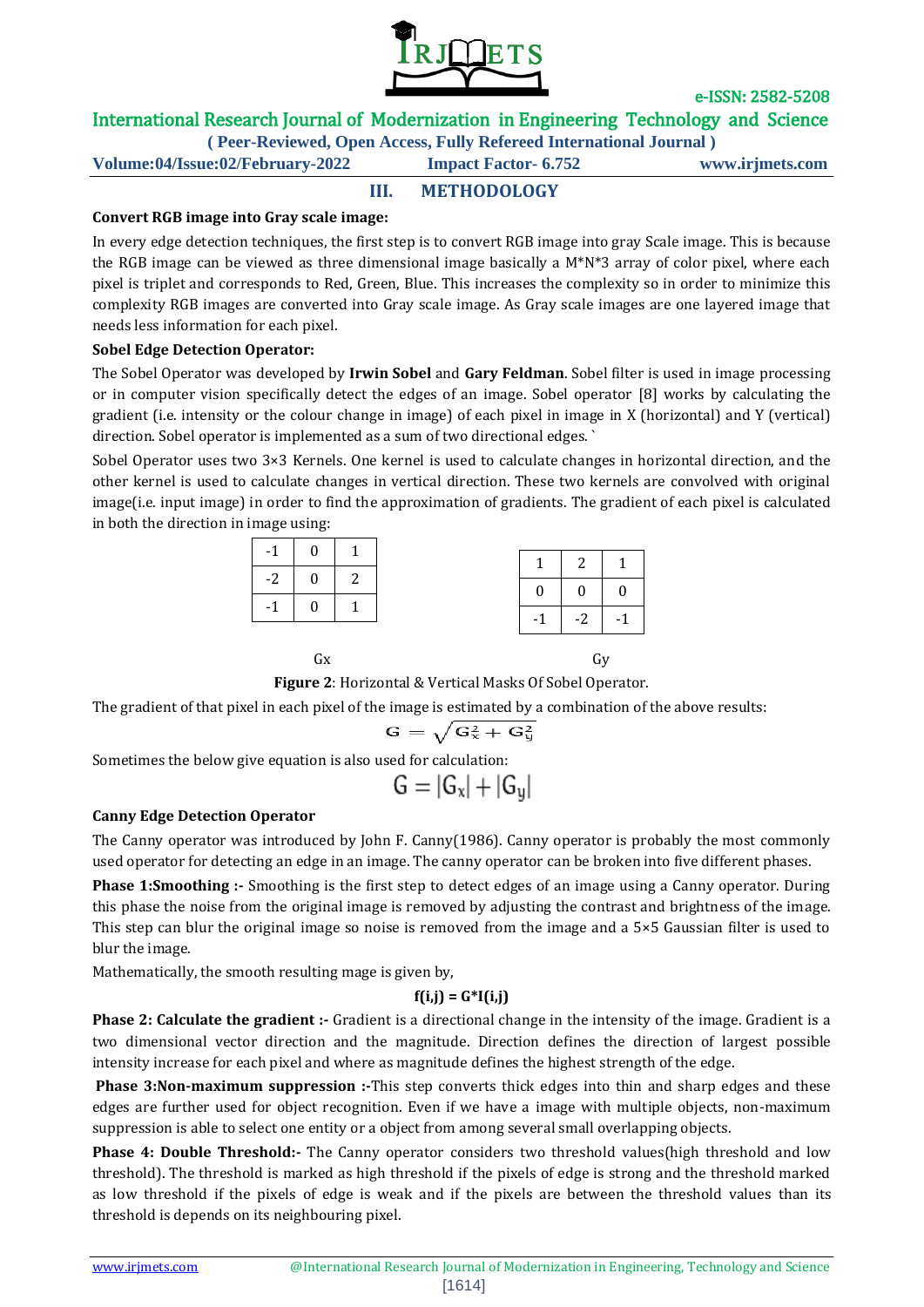

# International Research Journal of Modernization in Engineering Technology and Science

**( Peer-Reviewed, Open Access, Fully Refereed International Journal ) Volume:04/Issue:02/February-2022 Impact Factor- 6.752 www.irjmets.com**

**Phase 5: Edge detection through hysteresis:**- In this step the strong edges are included in the final output and the weak edges are omitted. But if a weak edge is associated with a strong edge, it should included in the final output.

### **IV. RESULTS AND DISCUSSION**

### **RGB image into Gray scale image:**

In every edge detection technique, the first step is to convert RGB image into gray Scale image. This is because the RGB image can be viewed as three dimensional image basically a M\*N\*3 array of color pixel, where each pixel is triplet and corresponds to Red, Green, Blue. This increases the complexity so in order to minimize this complexity RGB images are converted into Gray scale image. As Gray scale images are one layered image that needs less information for each pixel. And finally edges can be detected using available methods. Figure 3, tells the process of getting grey scale image of RGB image and then possible all edges can be visualize in beside of grey image. Implementation steps are written below- as cvtColor( ) function is converting a color image into gray by passing argument 'BGR2GRAY'. After that Gaussian filter has been applied to each pixel in the gray image and then Canny edge detection technique finds all possible edges.

gray = cv2.cvtColor(img,cv2.COLOR\_BGR2GRAY)

img\_gaussian = cv2.GaussianBlur(gray,(3,3),0)

img\_canny = cv2.Canny(img,100,200)



**Figure 3:** RGB Image -> Grey Image -> Edge Detected.

#### **Live Edge Detection:**

Live edge of frames or image can be also detected in real time. In general, a video has 30 FPS, and all the edges of all frames can be evaluated in real time using any edge detection approach. Steps for extracting frames from the video and finding its edges has been illustrated with following lines of code-

> Cap = cv2.VideoCapture(0) while (1):  $\lrcorner$  framei = cap.read() hsv = cv2.cvtColor(framei, cv2.COLOR\_BGR2HSV) sobelx = cv2.Sobel(framei,cv2.CV\_64F,1,0,ksize=5)  $sobely = cv2. Sobel(framei, cv2.CV_64F,0,1,ksize=5)$  laplacian = cv2.Laplacian(framei,cv2.CV\_64F) gray = cv2.cvtColor(framei, cv2.COLOR\_BGR2GRAY)  $edges = cv2.Canny(gray, 50, 50)$

#### **User interface:**

GUI for edge detection can be visualize in Figure 4. All possible edge detection techniques are available on same window. Any user or students or researcher can find edges of image in single click by opting any of methods. All the techniques can be seen in left side of window and edges of hotel Taj has been detected by Canny edge detection technique. One can use any of techniques.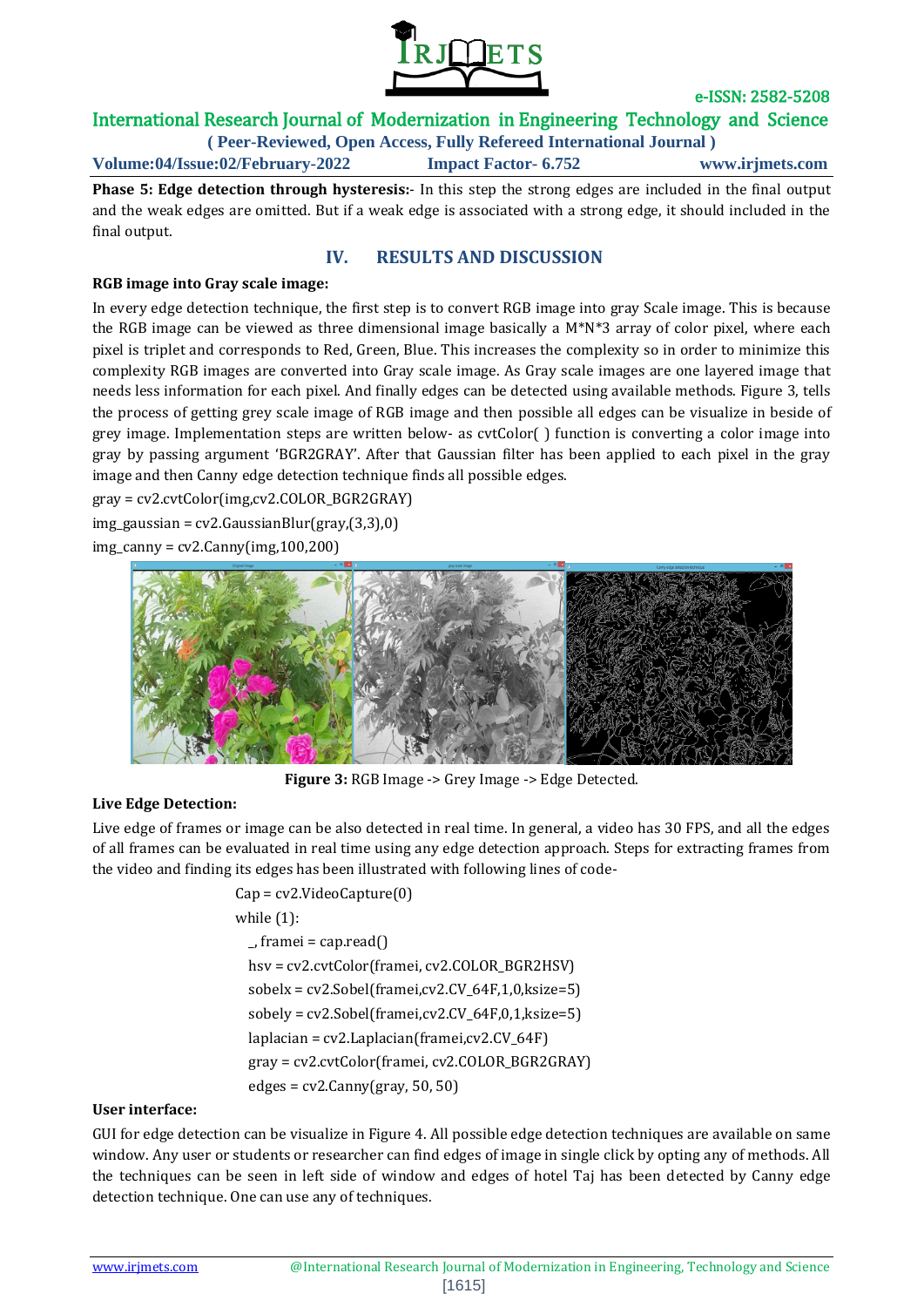

# International Research Journal of Modernization in Engineering Technology and Science

**( Peer-Reviewed, Open Access, Fully Refereed International Journal ) Volume:04/Issue:02/February-2022 Impact Factor- 6.752 www.irjmets.com**



**Figure 4:** Graphical User Interface for Real Edge Detection. **V. CONCLUSION**

All together We implemented several edge detection techniques (Robert's, Prewitt, Sobel, Laplacian of Gaussian and Canny) in this work, which are commonly used for edge detection technique. We applied these techniques on three different images such as flower, public place or on temple images and benchmark datasets. And from analyzing the output produced by these edge detection techniques it is observed that Laplacian of Gaussian and Canny edge detection technique gives good results as comparison to other edge detection techniques. But Laplacian of Gaussian is permeable to noise. So it does not provide better results than Canny edge detection technique and from the experimental result also proved that Canny edge detection technique is better than any other edge detection technique. Laplacian of Gaussian comes on second number as if we apply LOG edge detection technique on little noisy it can get much better results. Sobel edge detection technique comes on third place as it can give better results than Prewitt and Robert's edge detection technique. But Sobel operator is not able to detect continuous and thin edges of image. Prewitt edge detection comes on fourth number, because it can only detects that edges of object in image which have high gradient value. And at last comes Robert operator, it can not be able to detect more edges because Robert operator uses 2\*2 Matrix. It is good for binary image. It is observed that the performance of edge detection technique is depends on the input image. Like if we apply these techniques on less noisy image it provides good results but if we provide noisy image the performance of these edge detection techniques is decreases. And at last not the least we developed GUI for edge detection by which any one can select edge detection techniques by choice and get real time edges of frames. The edge detection techniques can be applied in the area of surveillance system face recognition, parking system, feature extraction etc. There are still some things we can do in future like we will improve the stability of program and modify the code of function to let program more stable and it's a chance to get the better adaptive method for image edge detection or image segmentation.

### **VI. REFERENCES**

- [1] Yaman, Sertaç, Barış Karakaya, and Yavuz Erol. "Real time edge detection via IP-core based sobel filter on FPGA." 2019 International Conference on Applied Automation and Industrial Diagnostics (ICAAID). Vol. 1. IEEE, 2019.
- [2] Liu, Yang, Zongwu Xie, and Hong Liu. "An adaptive and robust edge detection method based on edge proportion statistics." IEEE Transactions on Image Processing 29 (2020): 5206-5215.
- [3] Menaka, R., Ramadoss Janarthanan, and K. Deeba. "FPGA implementation of low power and high speed image edge detection algorithm." Microprocessors and Microsystems 75 (2020): 103053.
- [4] Ranjan Rajnish K., and Anupam Agrawal. "Video summary based on F-sift, Tamura textural and middle level semantic feature." Procedia Computer Science 89 (2016): 870-876.
- [5] Marr, David, and Ellen Hildreth. "Theory of edge detection." Proceedings of the Royal Society of